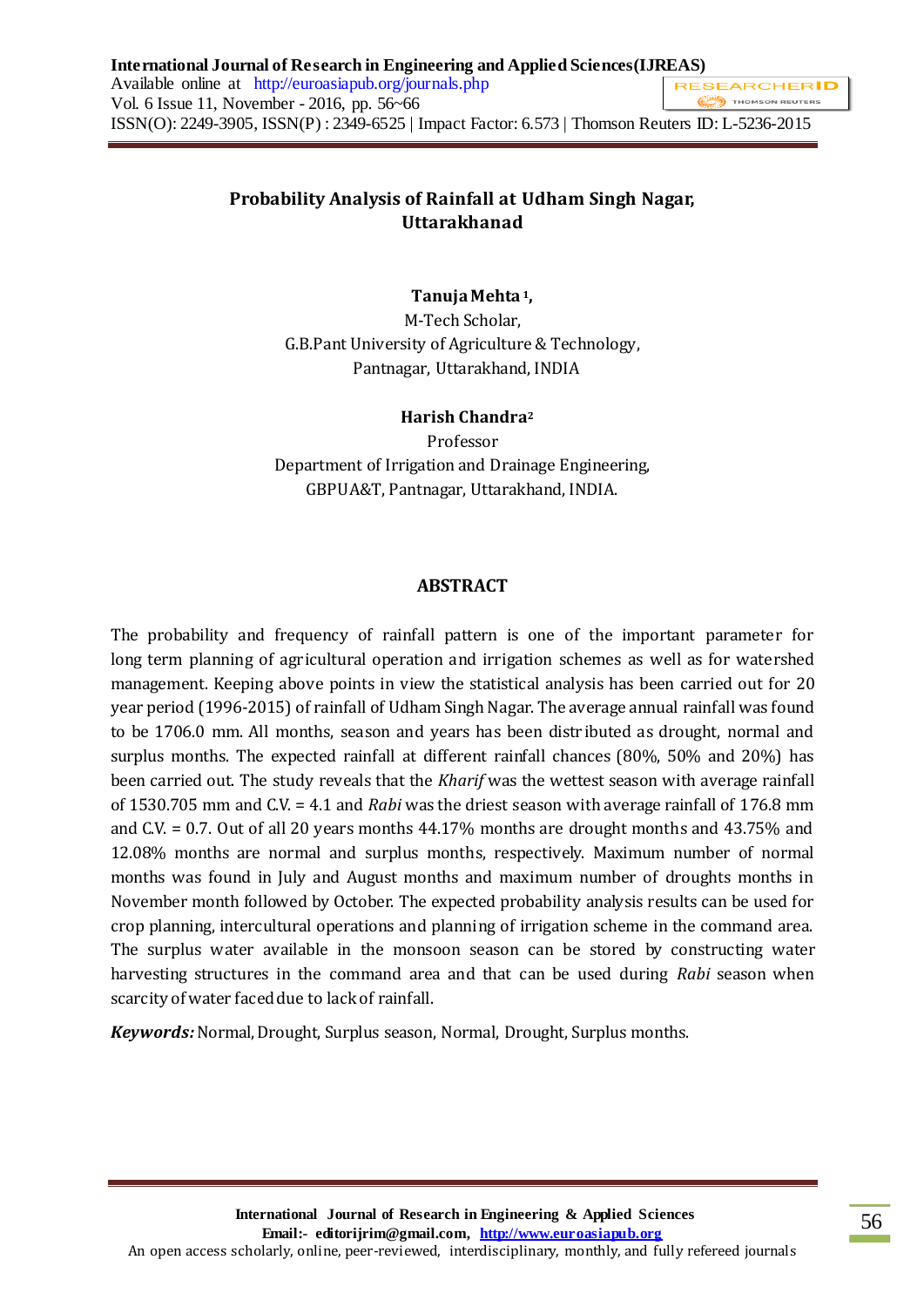## **Introduction**

The Indian agriculture and economy is mostly influenced by rainfall but the rainfall distribution in India varies considerably from time to time and space to space. So for planning the agricultural programme and irrigation scheme the knowledge of average rainfall pattern is required. Many times, a particular average annual rainfall shows that the year is normal year but practically it is not true because it may be possible that the rainfall not evenly distributed over whole year and month. So the temporal distribution is uneven and it may damage whole crops of the region. Similarly this problem can be apply on dry spell that damage the crops but average annual rainfall shows that year as a normal month. Therefore the monthly and weekly analysis of rainfall is most important for proper time of sowing and other agricultural operations. Keeping above points in view the probability and frequency analysis of normal, drought and surplus rainfall values (months, seasons and years) on the basis of rainfall data for 20 years (1996- 2015) has been carried out for Udham Singh Nagar, which is situated in state of Uttarakhanad. For seasonal analysis the whole year was divided in two seasons as *kharif* (April to September) and *rabi* (October to March). Therefore the seasons were classified as driest and wettest season on the basis of results.

# **Location**

The Udham Singh Nagar district is a leading agricultural district of Uttarakhanad. It is surrounded by Nainital district in the north, by Champawat district in the northeast and east by Nepal and in the southeast by Pillibhit and in the south by Rampur, Bareilly and in the west by Moradabad and Bijnor district of Uttar Pradesh. The longitude and latitude of district is 79̊ 50' 01 $^{\circ}$  E and 28 56' 22 N and respectively. It is located at an altitude of 550 meters above sea level. The index map of district Udham Singh Nagar is shown in Fig 1.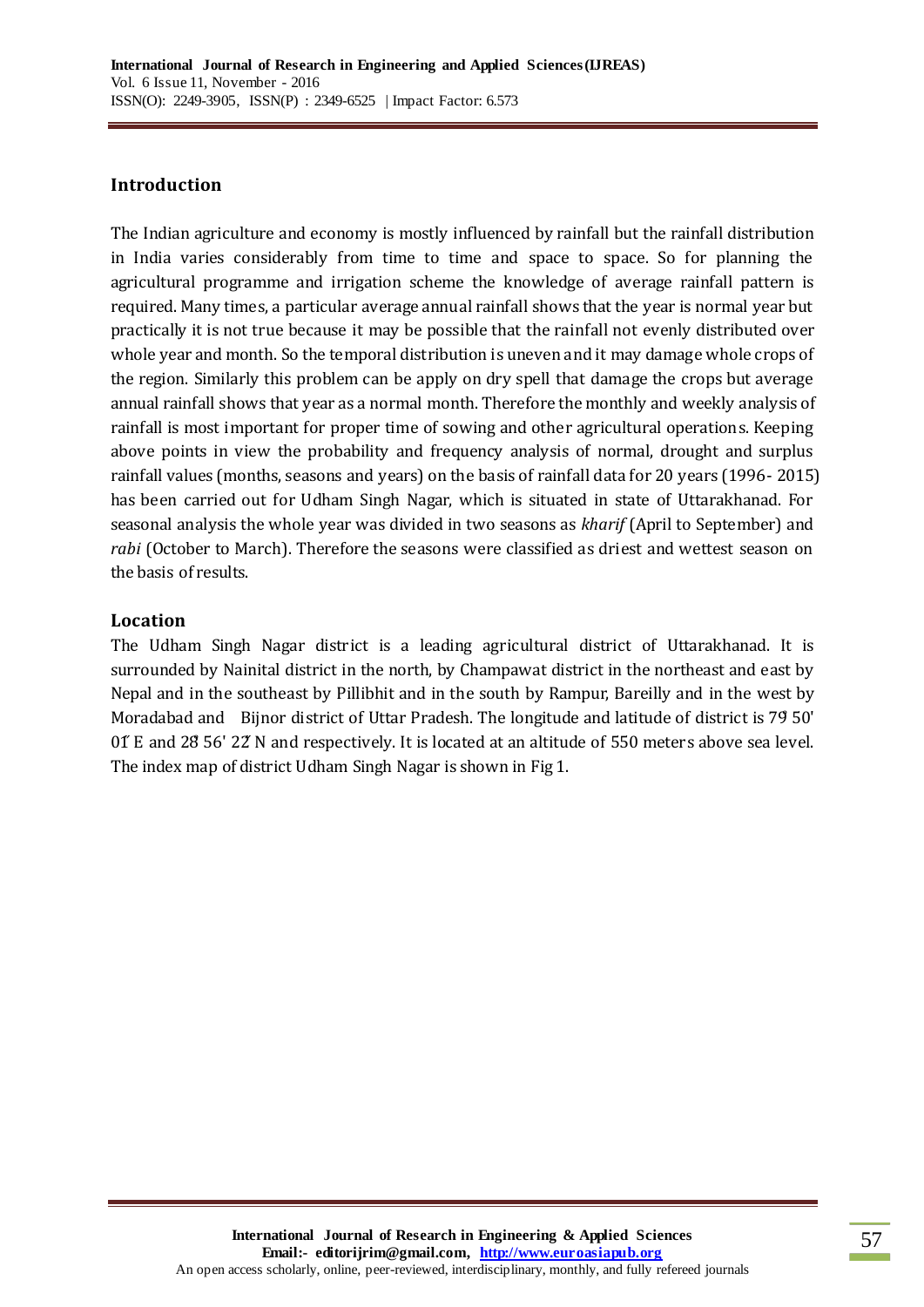

# **Material and Methods**

The daily rainfall data of 20 years (1996 - 2015) were collected from Collectrate Office of the Udham Singh Nagar district. The daily data were converted into weekly, monthly, seasonal and annual rainfall. The statistical parameters such as average (x), standard deviation (s) and coefficient of variation (Cv) were calculated for month, season and annual rainfall. Following the standard definitions has been used for the analysis of the years and months: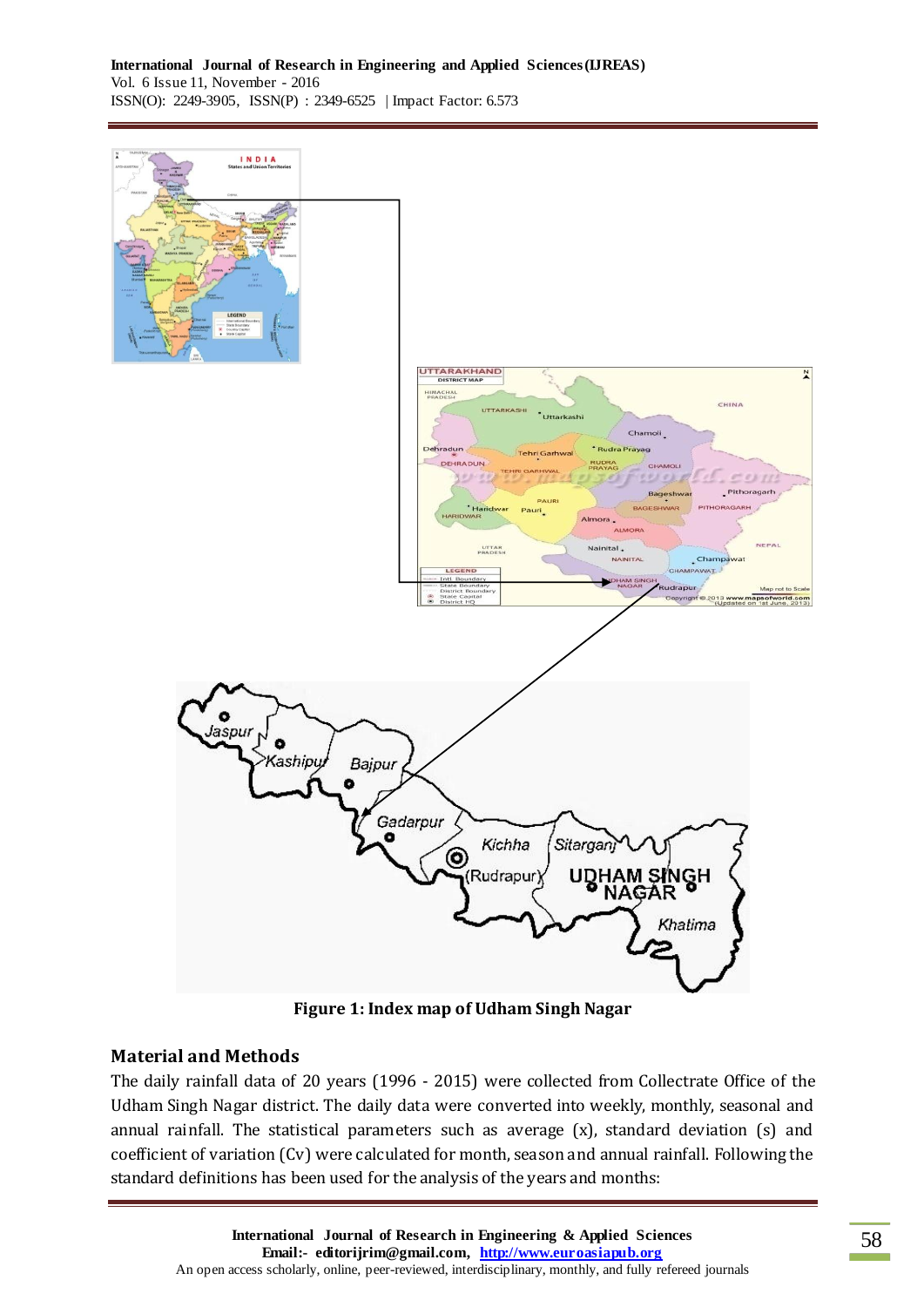Drought month: Any month receiving precipitation less than 50% of the average monthly rainfall. Normal month: Any month receiving the precipitation in between 50 and 200% of the average monthly rainfall.

Surplus month: Any month receiving precipitation more than 200% of the average monthly rainfall.

Drought year: Any year receiving rainfall less than or equal to X - S.D.

Normal year: Any year receiving rainfall between  $X - S.D$ . and  $X + S.D$ .

Surplus year: Any year receiving rainfall more than  $X + S.D.$ 

# **Results and Discussion**

The results of present study can be summarized under following points:

# **Probability analysis**

The weekly expected rainfalls at 80%, 50% and 20% chances are given in Table 1. The monthly and seasonal expected rainfalls at 80%, 50% and 20% chances are given in Table 2. From the Table 1 it is observed that at 80% chance, the weekly rainfall is expected only from  $25<sup>th</sup>$  week to 38th week of the year. The maximum rainfall of 46.6 mm is observed in 29th week and minimum rainfall of 0.8 mm in 38th week at 80% chance. Similarly probability level of 50% chances expected from 18<sup>th</sup> to 39<sup>th</sup> week and in 6<sup>th</sup>, 7<sup>th</sup> and 16<sup>th</sup> weeks of the year. The maximum rainfall as 173.35 mm occurs in 33<sup>th</sup> week and minimum in 7<sup>th</sup> and 16<sup>th</sup> weeks with 0.5 mm rainfall. The 20% chances observed from 1<sup>th</sup> to 40<sup>th</sup> weeks with maximum rainfall of 299.6 mm in 33th week and minimum in 12th week with 1 mm rainfall.

From Table 2 it is observed that maximum 80% chances occur in August month followed by September month with 335.7 mm rainfall and 312 mm rainfall respectively and the minimum 80% chances observed in April month with 1 mm rainfall followed March month. The 50% maximum chances occur in August month with 426.7 mm rainfall followed by July month with 387.4 mm rainfall. Similarly maximum 20% chances occur in July month with 619.7 mm rainfall which followed by August month with 548 mm rainfall. The 80%, 50% and 20% chances in *Rabi* season are 42 mm, 180 mm and 288.6 mm respectively and in *kharif* season the 80%, 50% and 20% chances are 907.2 mm, 1408.65mm and 1994 mm respectively.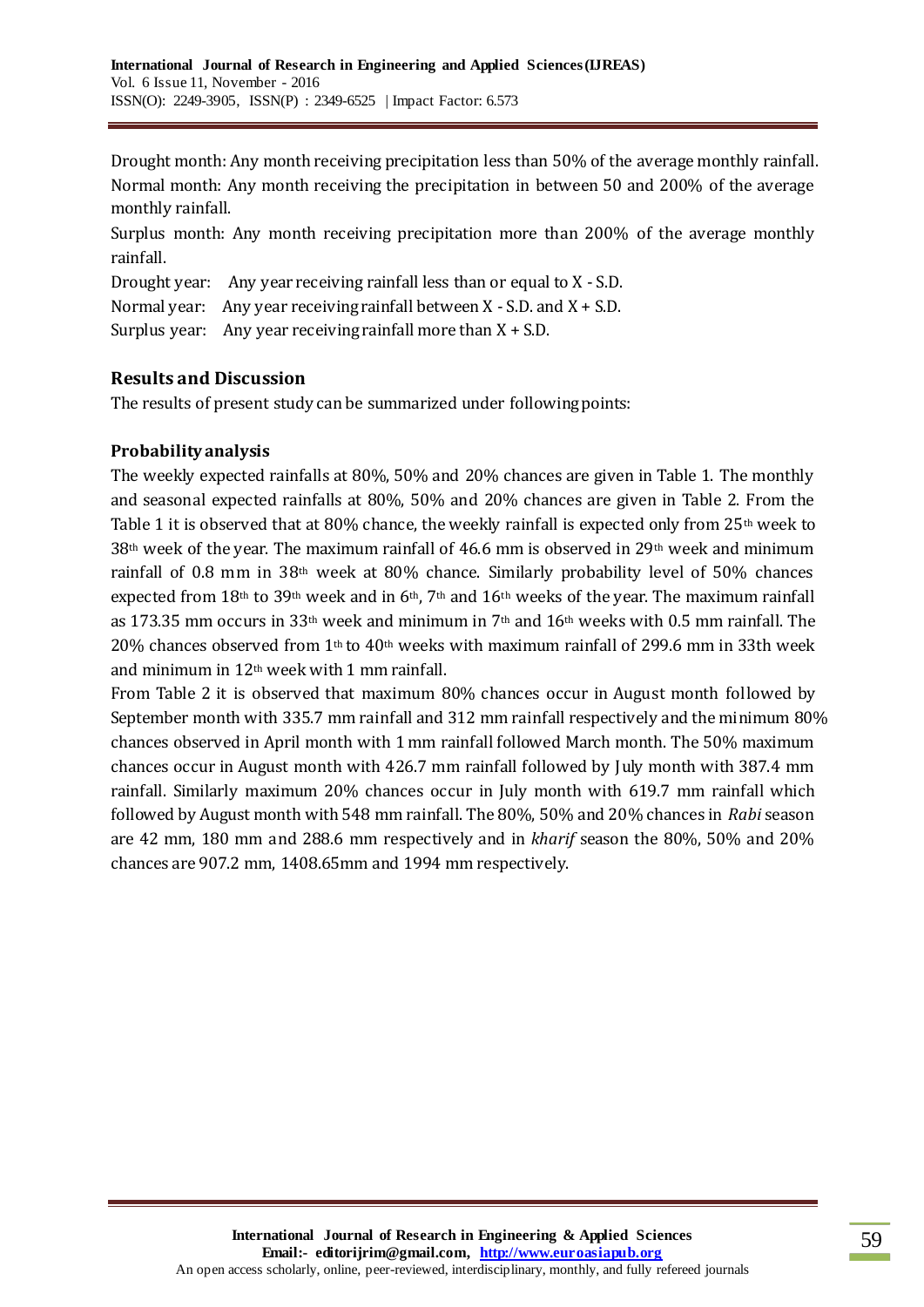| Standard                | 80%              | 50%              | 20%            | Standard | 80%              | 50%              | 20%              |
|-------------------------|------------------|------------------|----------------|----------|------------------|------------------|------------------|
| weeks                   | chances          | chances          | chances        | weeks    | chances          | chances          | chances          |
|                         |                  |                  |                |          |                  |                  |                  |
| $\mathbf{1}$            | $\boldsymbol{0}$ | $\boldsymbol{0}$ | 21.8           | 27       | 9.8              | 72.3             | 132.8            |
| $\mathbf{2}$            | $\boldsymbol{0}$ | $\boldsymbol{0}$ | $1.8\,$        | 28       | 35               | 65.3             | 134.4            |
| 3                       | $\boldsymbol{0}$ | $\boldsymbol{0}$ | 20.6           | 29       | 46.6             | 94.6             | 158.4            |
| $\overline{\mathbf{4}}$ | $\boldsymbol{0}$ | $\boldsymbol{0}$ | 2.6            | 30       | 20.8             | 58.2             | 143.2            |
| 5                       | $\boldsymbol{0}$ | $\boldsymbol{0}$ | 7.2            | 31       | $11.4\,$         | 72.9             | 178.4            |
| 6                       | $\boldsymbol{0}$ | 1.5              | 32.2           | 32       | 34.4             | 67.8             | 135.2            |
| $\overline{7}$          | $\boldsymbol{0}$ | 0.5              | 19.4           | 33       | 22               | 173.35           | 299.6            |
| $\, 8$                  | 0                | $\boldsymbol{0}$ | 3.4            | 34       | 3.8              | 85.9             | 220.2            |
| $\boldsymbol{9}$        | $\boldsymbol{0}$ | $\boldsymbol{0}$ | 9.8            | 35       | $1.2\,$          | 40.3             | 99.6             |
| $10\,$                  | $\boldsymbol{0}$ | $\boldsymbol{0}$ | 5.2            | 36       | 11.4             | 50               | 157.8            |
| 11                      | 0                | $\boldsymbol{0}$ | 3.2            | 37       | $4.8\,$          | 47               | 71.4             |
| 12                      | 0                | $\boldsymbol{0}$ | $\mathbf{1}$   | 38       | $\rm 0.8$        | 22.9             | 168.8            |
| 13                      | $\boldsymbol{0}$ | $\boldsymbol{0}$ | 2.8            | 39       | $\boldsymbol{0}$ | 2.4              | 112              |
| 14                      | $\boldsymbol{0}$ | $\boldsymbol{0}$ | 5.6            | $40\,$   | $\boldsymbol{0}$ | $\boldsymbol{0}$ | 19.6             |
| 15                      | 0                | $\boldsymbol{0}$ | 3.8            | 41       | $\boldsymbol{0}$ | $\boldsymbol{0}$ | $\boldsymbol{0}$ |
| 16                      | $\boldsymbol{0}$ | 0.5              | $\overline{3}$ | 42       | $\boldsymbol{0}$ | $\boldsymbol{0}$ | $\boldsymbol{0}$ |
| $17\,$                  | $\boldsymbol{0}$ | $\boldsymbol{0}$ | $\overline{2}$ | 43       | $\boldsymbol{0}$ | $\boldsymbol{0}$ | $\boldsymbol{0}$ |
| $18\,$                  | $\boldsymbol{0}$ | $1.7\,$          | $10\,$         | 44       | $\boldsymbol{0}$ | $\boldsymbol{0}$ | $\boldsymbol{0}$ |
| 19                      | 0                | 3.4              | 30.2           | 45       | $\boldsymbol{0}$ | $\boldsymbol{0}$ | $\boldsymbol{0}$ |
| $20\,$                  | $\boldsymbol{0}$ | 5.2              | 17.6           | 46       | $\boldsymbol{0}$ | $\boldsymbol{0}$ | $\boldsymbol{0}$ |
| 21                      | $\boldsymbol{0}$ | $1.5\,$          | $18\,$         | 47       | $\boldsymbol{0}$ | $\boldsymbol{0}$ | $\boldsymbol{0}$ |
| 22                      | $\boldsymbol{0}$ | 2.9              | 27.8           | 48       | $\boldsymbol{0}$ | $\boldsymbol{0}$ | $\boldsymbol{0}$ |
| 23                      | $\boldsymbol{0}$ | 12.4             | 50.4           | 49       | $\boldsymbol{0}$ | $\boldsymbol{0}$ | $\boldsymbol{0}$ |
| 24                      | $\boldsymbol{0}$ | 25.5             | 103            | 50       | $\boldsymbol{0}$ | $\boldsymbol{0}$ | $\boldsymbol{0}$ |
| 25                      | 5.4              | 36.7             | 66.4           | 51       | $\boldsymbol{0}$ | $\boldsymbol{0}$ | $\boldsymbol{0}$ |
| 26                      | 28.2             | 72.1             | 101.2          | 52       | $\boldsymbol{0}$ | $\boldsymbol{0}$ | 4.2              |

### **Table 1: Weekly expected rainfall at different percent chances**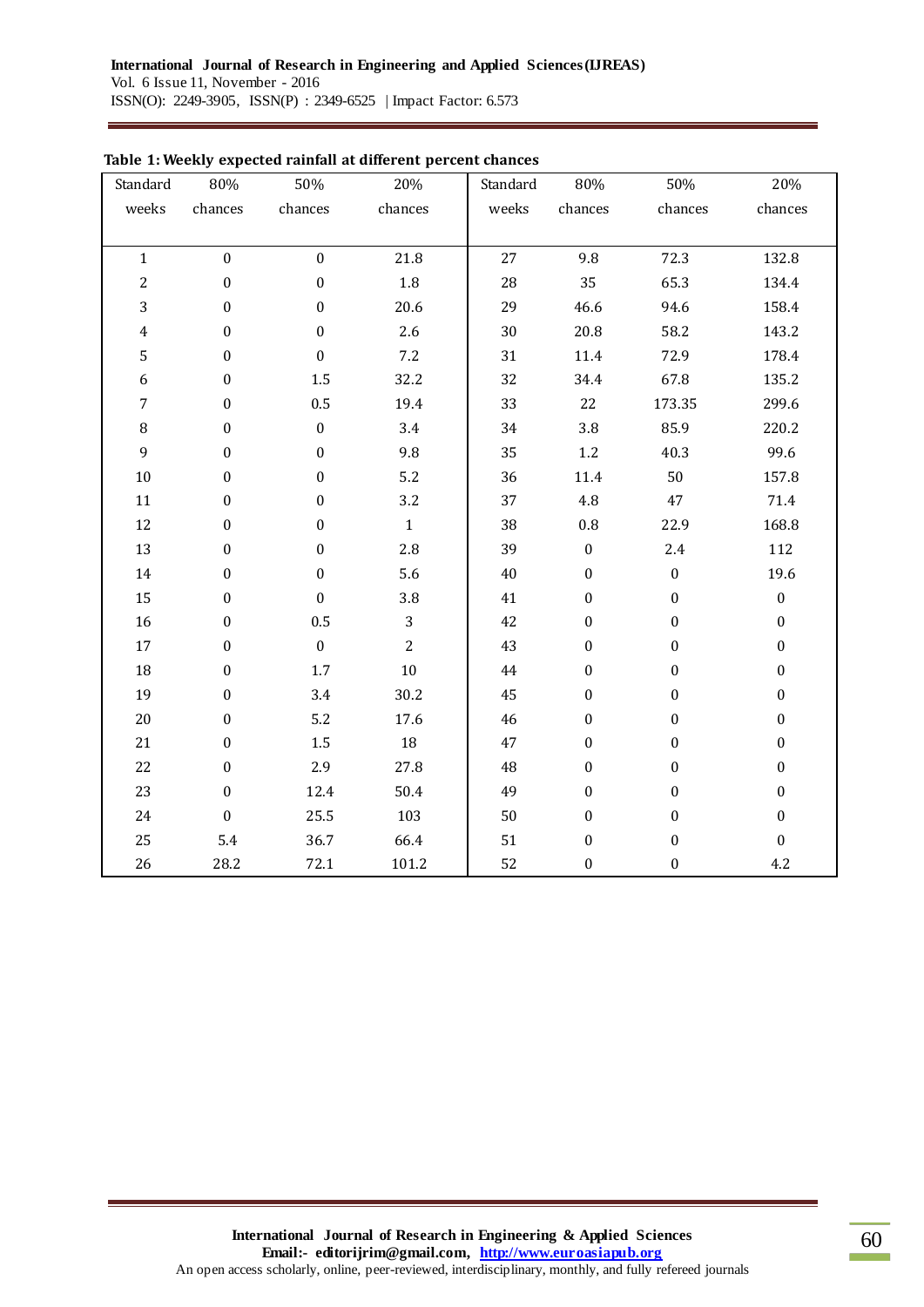| <b>Months</b> | 80%              | 50%              | 20%        |
|---------------|------------------|------------------|------------|
| January       | 1.8              | 24.4             | 60.6       |
| February      | 3.4              | 26.4             | 79.2       |
| March         | 1.4              | 8.2              | 26.8       |
| April         | $\mathbf{1}$     | 7.9              | 20.1       |
| May           | 25.2             | 41.8             | 71.2       |
| June          | 97.2             | 195.1            | 332.6      |
| July          | 301.4            | 387.4            | 619.7      |
| August        | 335.7            | 426.7            | 548        |
| September     | 312              | 220.5            | 453.2      |
| October       | $\boldsymbol{0}$ | 14.1             | 85         |
| November      | $\boldsymbol{0}$ | $\boldsymbol{0}$ | $\sqrt{2}$ |
| December      | $\boldsymbol{0}$ | 0.2              | 14.8       |
| Season        |                  |                  |            |
| Rabi          | 42               | 180              | 288.6      |
| Kharif        | 907.2            | 1408.65          | 1994       |

#### **Table 2: Monthly and seasonally expected rainfall (mm) at different percent chances**

### **Drought, normal and surplus months:**

The month wise distribution of months as drought, normal and surplus months is given in Table 3. The probability distribution of drought, normal and surplus months is given in Table 4. Month wise

distribution of normal, drought and surplus rainfall is given in Table 5. Maximum number of normal months in July and August months and maximum number of droughts months in November month. As shown in Table 4 that occurrence of maximum no of drought, normal and surplus months in a year was 9, 5 and 4 respectively with the probability of occurrence 10%, 5 % and 5%, respectively. The minimum possibility of occurrence of drought and surplus month in a year is 5%, 1% with no normal month. From Table 5, it confirms that the highest frequency of occurrence of normality was in both July and August months and percentage distribution of normal months varied from 2.9 to 17.1. Similarly, it is clear that the percentage distribution of drought months varied from 0.9 to 15.1 with highest frequency in November month. Out of all 20 years months 44.17% months are drought months and 43.75% and 12.08% months are normal and surplus months respectively. In *kharif* season (April to September) out of 120 months 38 months are drought months which is 31.67% of the total *kharif* months. In *rabi* season (October to March) out of 120 months, 69 months are drought months which are about 57.5% of the total *Rabi* months. The relationship between average monthly rainfall and coefficient of variation indicates that the rainfall has inverse relationship with coefficient of variation. As shown in Fig 2 July and August were the wettest months with maximum rainfall with minimum C.V.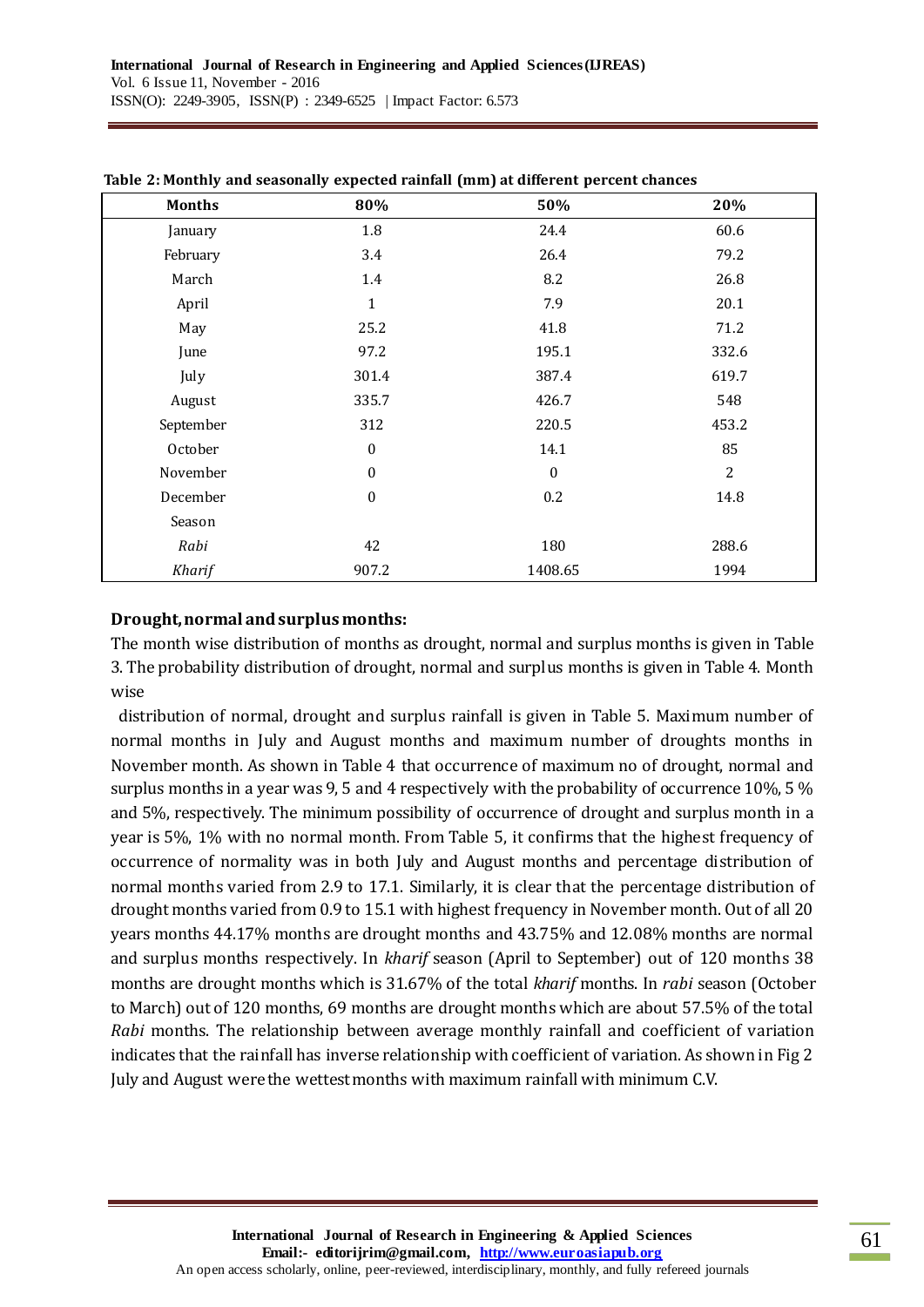|               | Value of rainfall (mm) to be a |                |                 | <b>Total number of months</b> |                  |                |  |
|---------------|--------------------------------|----------------|-----------------|-------------------------------|------------------|----------------|--|
| <b>Months</b> |                                |                |                 |                               |                  |                |  |
|               | <b>Drought</b>                 | <b>Surplus</b> | <b>Normal</b>   |                               |                  |                |  |
|               | (less than)                    | (more          | (between)       | <b>Drought</b>                | <b>Surplus</b>   | <b>Normal</b>  |  |
|               |                                | than)          |                 |                               |                  |                |  |
| January       | 15.9                           | 63.7           | $45.9 - 63.7$   | 8                             | $\overline{4}$   | 8              |  |
| February      | 22.6                           | 90.4           | $22.6 - 90.4$   | 10                            | 4                | 6              |  |
| March         | 10.1                           | 40.4           | $10.1 - 40.4$   | 11                            | 4                | 6              |  |
| April         | 8.4                            | 33.7           | $8.4 - 33.7$    | 11                            | 2                | 7              |  |
| May           | 31.8                           | 127.1          | $31.8 - 127.1$  | 8                             | 2                | 10             |  |
| June          | 122.7                          | 490.7          | $122.7 - 490.7$ | 8                             | 3                | 9              |  |
| July          | 214.6                          | 858.5          | $214.6 - 858.5$ | 2                             | $\boldsymbol{0}$ | 18             |  |
| August        | 242.1                          | 968.5          | $242.1 - 968.5$ | $\mathbf{1}$                  | 1                | 18             |  |
| September     | 145.7                          | 582.9          | $145.7 - 582.9$ | 7                             | 3                | 10             |  |
| October       | 26.4                           | 105.4          | $26.4 - 105.4$  | 13                            | 3                | $\overline{4}$ |  |
| November      | 6.9                            | 27.7           | $6.9 - 27.7$    | 16                            | $\mathbf{1}$     | 3              |  |
| December      | 5.7                            | 22.9           | $5.7 - 22.9$    | 11                            | 3                | 6              |  |

#### **Table 3: Month wise distribution of number of months to be drought , normal and surplus**

**Table 4: Probability distribution of normal month (NM), drought month (DM), and surplus month (SM) in a year and percentage of total years having the given number of NM, DM and SM**

| DM | Probability  | of total<br>% | NM             | Probability | % of total   | SM             | Probability | % of total   |
|----|--------------|---------------|----------------|-------------|--------------|----------------|-------------|--------------|
|    |              | years         |                |             | years        |                |             | years        |
|    |              | having        |                |             | having       |                |             | having       |
|    |              | given<br>no.  |                |             | given no. of |                |             | given<br>no. |
|    |              | of DM         |                |             | NM           |                |             | of SM        |
| 9  | 0.1          | 10%           | 5              | 0.05        | 5%           | 4              | 0.05        | 5%           |
| 8  | 0.3          | 20%           | $\overline{4}$ | 0.15        | 10%          | 3              | 0.7         | 65%          |
| 7  | 0.7          | 40%           | 3              | 0.45        | 30%          | $\overline{c}$ | 0.95        | 25%          |
| 6  | 0.95         | 25%           | 2              | 0.75        | 30%          | $\mathbf{1}$   | 1           | 5%           |
| 5  | $\mathbf{1}$ | 5%            | 1              | 0.85        | 10%          |                |             |              |
|    |              |               | 0              | 1           | 15%          |                |             |              |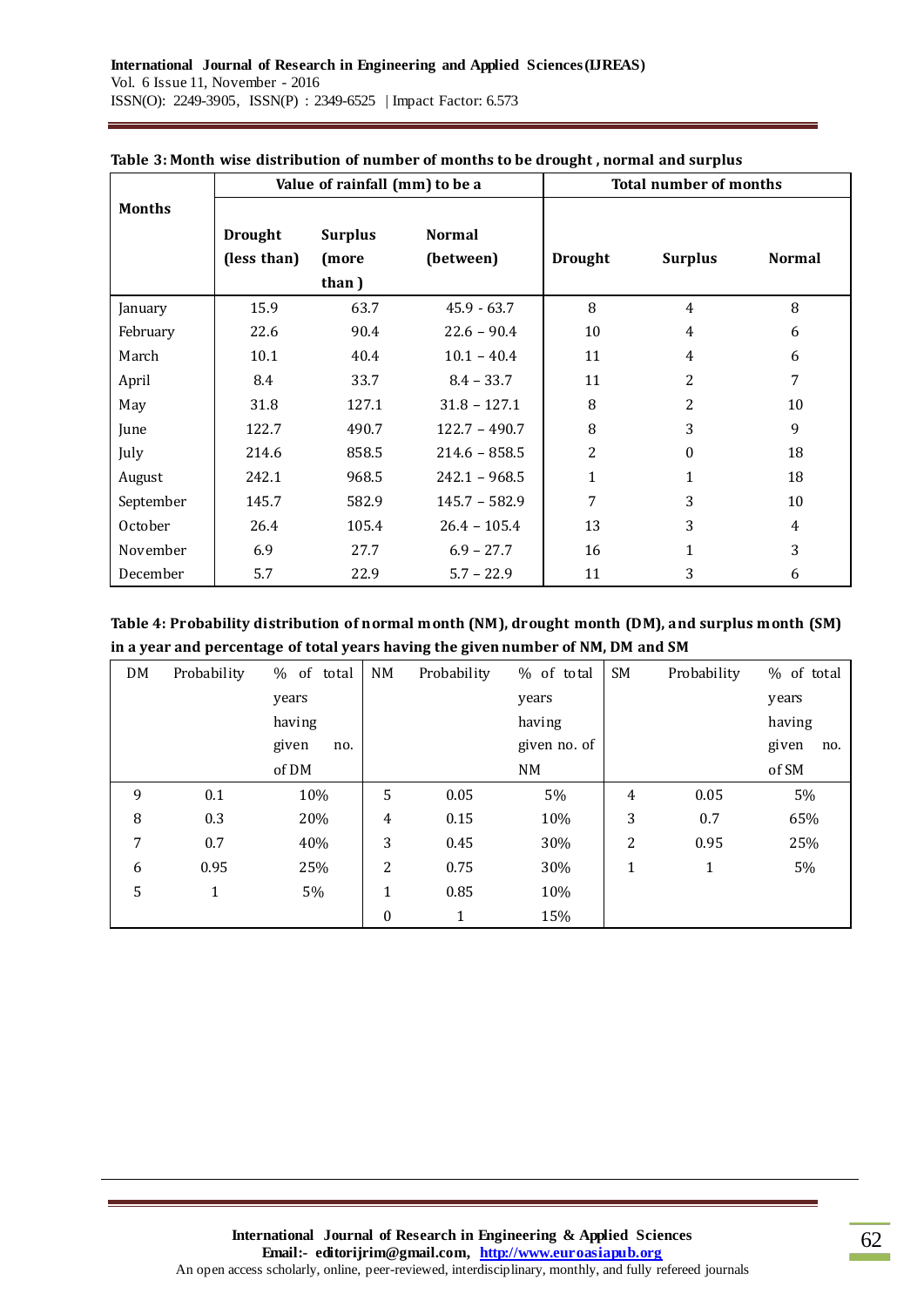|           | % of total     | $\%$<br>of total | % of total     | of total<br>% | % of<br>total  | %<br>of total    |
|-----------|----------------|------------------|----------------|---------------|----------------|------------------|
| Months    | drought        | years having     | normal         | years having  | surplus        | years having     |
|           | months         | the<br>given     | months         | the<br>given  | months         | the<br>given     |
|           | falling in the | month as a       | falling in the | month<br>as a | falling in the | month as a       |
|           | given months   | drought          | given months   | normal        | given months   | surplus          |
|           |                | month            |                | month         |                | Month            |
| January   | 7.5            | 40               | 7.6            | 40            | 13.3           | 20               |
| February  | 9.4            | 50               | 5.7            | 30            | 13.3           | 20               |
| March     | 10.4           | 55               | 5.7            | 30            | 13.3           | 15               |
| April     | 10.4           | 55               | 6.7            | 35            | 6.7            | 10               |
| May       | 7.5            | 40               | 9.5            | 50            | 6.7            | $10\,$           |
| June      | 7.5            | 40               | 8.6            | 45            | 10.0           | 15               |
| July      | 1.9            | 10               | 17.1           | 90            | 0.0            | $\boldsymbol{0}$ |
| August    | 0.9            | 5                | 17.1           | 90            | 3.3            | 5                |
| September | 6.6            | 35               | 9.5            | 50            | 10.0           | 15               |
| October   | 12.3           | 65               | 3.8            | 20            | 10.0           | 15               |
| November  | 15.1           | 80               | 2.9            | 15            | 3.3            | 5                |
| December  | 10.4           | 55               | 5.7            | 30            | 10.0           | 15               |

### **Table 5: Month wise distribution of drought, normal and surplus**



**Figure 2: Variation of monthly rainfall**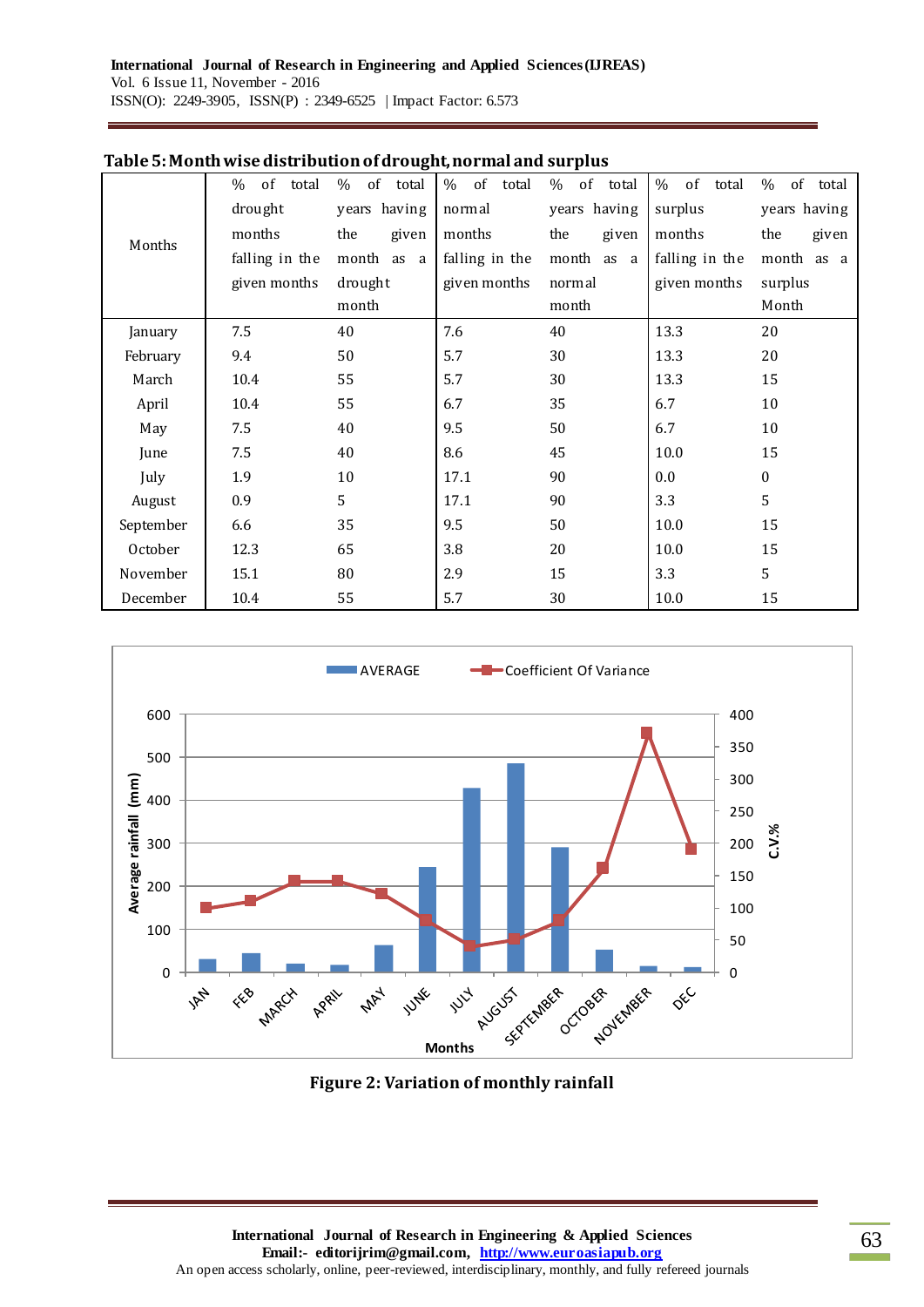## **Drought, normal and surplus years:**

The variation in *Rabi, Kharif* season and annual rainfall is shown in Fig. 3. The average annual rainfall was found to be 1706.0 mm for 20 years (1996 to 2015). The standard deviation of these data is 610.2 mm. Any year receiving the rainfall less than or equal to 1095.8 mm  $(\bar{x} - \bar{z})$  will be drought year. As per the definition 15% of the total years (2006, 2012 and 2014) were drought years. Any year receiving the rainfall equal to more than 2316.2 mm  $(\bar{x} + \bar{z})$  will be the surplus year; therefore, 15% of the years (1999, 2000 and 2008) would be the surplus years for the study period. The year receiving rainfall between 1095.8 mm to 2316.2 mm will be the normal years (70%). So 1996, 1997, 1998, 2001, 2002, 2003, 2004, 2005, 2007, 2009, 2010, 2011, 2013 and 2015 may be termed as normal years.

# **Monthly and seasonal rainfall:**

The statistical analysis such as Average, standard deviation  $\lbrack \text{2} \rbrack$  and coefficient of variation  $\lbrack \text{Cv} \rbrack$ has been carried out for monthly and seasonally rainfall in presented study and calculated values is given in Table 6. It is clearly seen in Table 6 that August was the wettest month with average rainfall of about 484.3 mm and C.V. equal to 0.5; it was followed by July month with average rainfall of 429.2mm and C.V. of 0.4. December was the driest month which received minimum average rainfall of 11.4 mm with C.V. of 1.9 and it was followed by November with average rainfall of 13.9 mm with C.V. of 3.7 mm. The value which has higher value of coefficient of variation that value has lesser irregularity and randomness and condition applied vice - versa. Out of total 200 months (20 years) drought, normal and surplus and months were found to be 44.17%, 43.75% and 12.1% of the total months, respectively. Similarly for season, it is clearly concluded from Table 6 that *kharif* was the wettest season with average rainfall of 1530.705 mm and C.V. = 4.1 and *rabi* was the driest season with average rainfall of 176.8 mm and C.V. = 0.7.



**Figure 3: Variation of seasonal rainfall**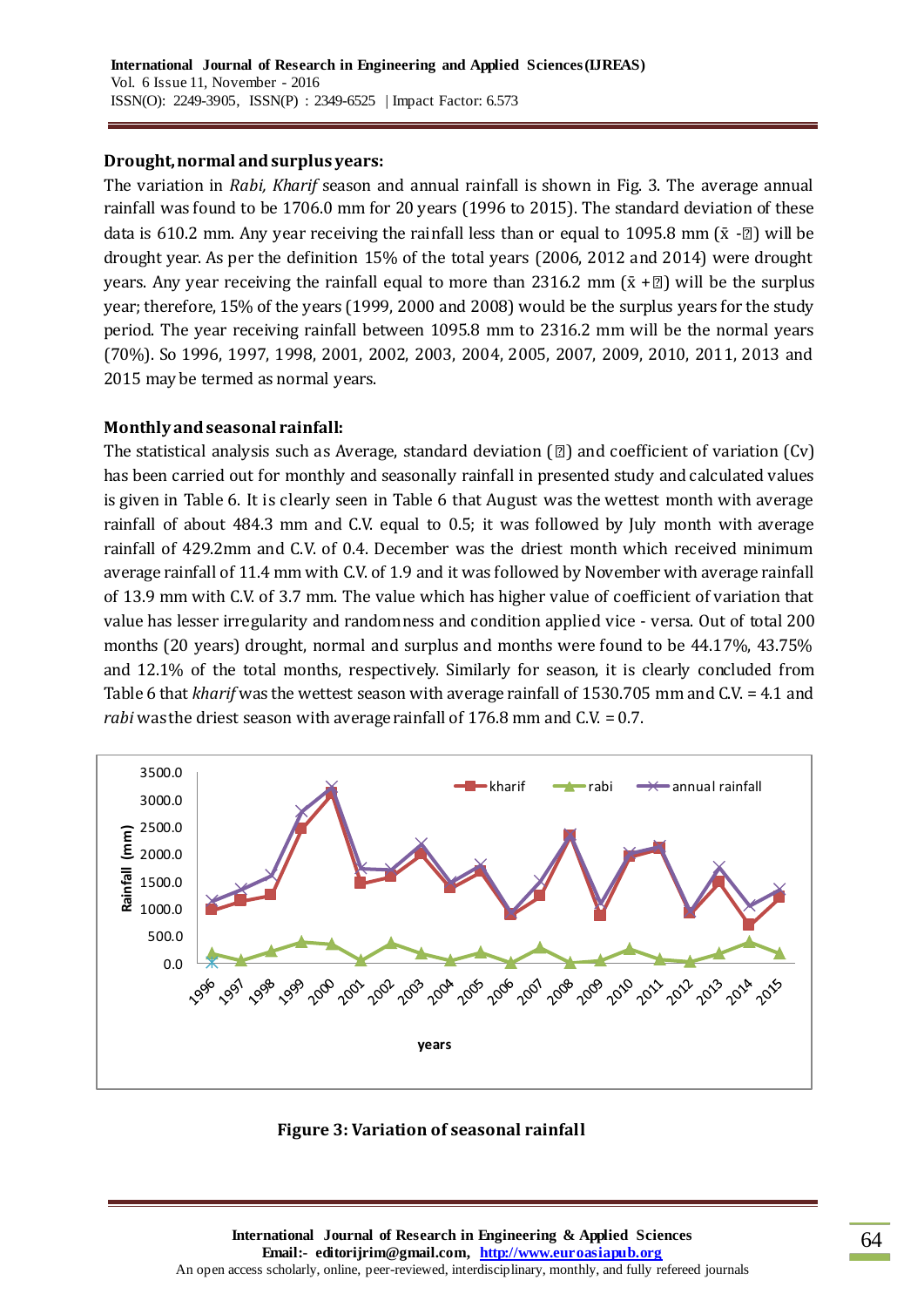|               |         |          |                    | Coefficient Of |
|---------------|---------|----------|--------------------|----------------|
| Months        | Average | Variance | Standard Deviation | Variance       |
| January       | 31.9    | 1107.3   | 33.3               | 1.0            |
| February      | 45.2    | 2425.0   | 49.2               | 1.1            |
| March         | 20.2    | 806.2    | 28.4               | 1.4            |
| April         | 16.8    | 524.5    | 22.9               | 1.4            |
| May           | 63.6    | 5565.8   | 74.6               | 1.2            |
| June          | 245.4   | 35929.3  | 189.6              | 0.8            |
| July          | 429.2   | 30447.5  | 174.5              | 0.4            |
| August        | 484.3   | 52389.7  | 228.9              | 0.5            |
| September     | 291.5   | 48758.8  | 220.8              | 0.8            |
| October       | 52.7    | 6999.1   | 83.7               | 1.6            |
| November      | 13.9    | 2654.3   | 51.5               | 3.7            |
| December      | 11.4    | 460.9    | 21.5               | 1.9            |
| <b>Season</b> |         |          |                    |                |
| Kharif        | 1530.7  | 390493.4 | 6375.6             | 4.1            |
| Rabi          | 176.8   | 17706.17 | 133.1              | 0.7            |

#### **Table 6: Monthly rainfall (1996-2015) statistics at Udham Singh Nagar**

### **Conclusion**

In the present study the probability and frequency analysis of rainfall data of district Udham Singh Nagar has been done by converting the daily rainfall data into weekly, monthly and seasonal values. The expected weekly, monthly and seasonal rainfall at different chances (80%, 50% and 20%) has been represented. From the study it was found that August was the wettest month and December was the driest month in the study area. The expected rainfall at different probability levels can be used for the planning of agricultural programme and irrigation schemes in the area. The monthly analysis has been done for drought, normal and surplus months and similarly this analysis worked for years. The expected probability analysis results can be used for crop planning, intercultural operations and planning of irrigation scheme in the command area. The surplus water available in the monsoon season can be stored by constructing water harvesting structures in the command area and that can be used during *rabi* season when scarcity of water faced due to lack of rainfall.

### **References**

[1] Adnan, S. and Khan, A.H. (2011). Effective Rainfall for Irrigated Agriculture Plains of Pakistan, Pakistan Journal of Meteorology, Vol. 6: pp. 61-72

[2] Asti, S.R. (2012). Analysis of rainfall data for drought investigation at Brahmpuri (MS), International Journal of Life Science Biotechnology and Pharma Research, Vol 1 (4): pp. 81-86.

[3] Audu, E.B. (2012). A Descriptive Analysis of Rainfall for Agricultural Planning in Lokoja Local Government Area of Kogi State, Nigeria, International Journal of Science and Technology, Vol 2 (12): pp. 850-855.

[4] Chandra, H., Ram, S. and Sharma, H.C. (1990). Analysis of rainfall data of Rampur, U.P. for